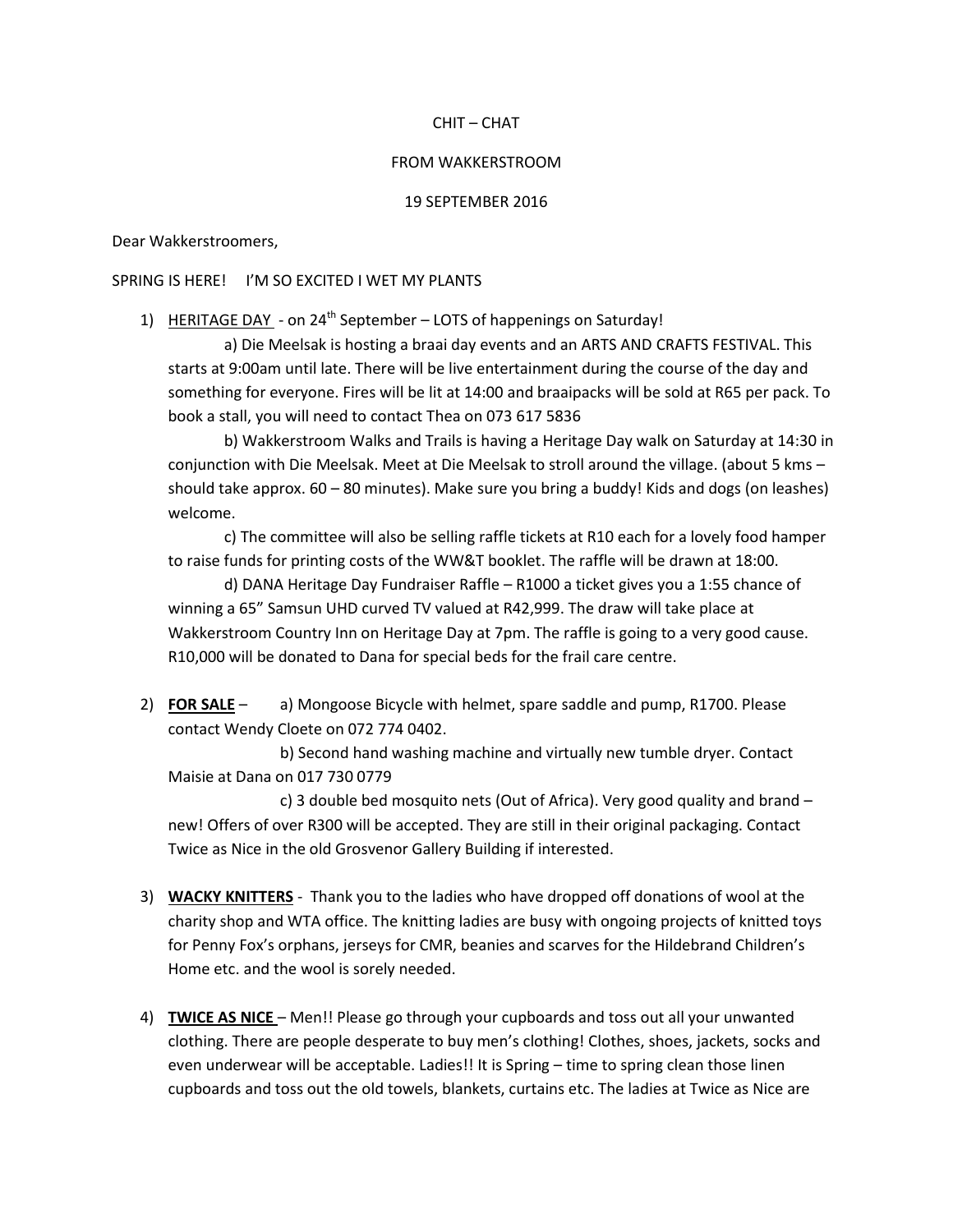waiting with bated breath.

- 5) **COMPUTER COURSE** Don't forget Computers on Mondays 14: to 15:00 at the Crowned Crane. A must for many people including myself!
- 6) **CROWNED CRANE** a number of functions coming up here!

On WED there is a dance evening with DJ Eric from 18:00 until 20:00. Dig out the old dancing shoes everyone – this could be such fun.

On THURS there is comedy evening with Morecombe and Wise from 18:00 until 19:00. Come and sit in front of a lovely big fire and have a good laugh.

And on FRI the Wakkerstrummers will be having an evening of music and song from 18:00 until 20:00

- 7) **BRING AND BRAAI** The Bring and Braai at Crowned Crane last Sunday was most successful. Quite a number of people came along and we all had a very festive afternoon. The weather was lovely and the view of the vlei while we were eating was awesome. The next braai will be on Sunday, the 9<sup>th</sup> of October. Diarise it and hopefully we will see even more people next time. Please contact Howard and let him know you are coming as they supply the salads, rolls and potatoes and obviously need to prepare accordingly.
- 8) **ARTISTS** Please be reminded of the next Wakkerstroom Central Gallery exhibition. The theme is" WATER AND COLOUR". Please let your imaginations. Go wild, with anything from water colours to waterscapes, to sculptural representations of water and/or colour. Submission is from Monday the 26<sup>th</sup> September at Wakkerstroom Central and the opening will be on Saturday 1<sup>st</sup> October at 4pm. For any queries please phone Carol Preston.
- 9) **WAKKERSTROOM BIRD CLUB** Norman Dennett, capably assisted by painter, Shorty, has done a splendid job of painting the three gates at the Drummond Hide, two at the WOW/Beck Hide entrance and the two benches under the poplars, together with the surrounding poles. Thanks guys!
- 10) **FUN ANDGAMES EVENING** Wednesday, 21<sup>ST</sup> September, one of Kristi's fun and games evenings in celebration of the Spring Alive Campaign. This should be loads of fun and we hope that many support her. It starts 5.30 for 6.00 pm.
- 11) **BUS TO VOLKSRUST** The next Dana bus to Volksrust leaves from the Library on 23<sup>rd</sup> September at 8.30. If you are wanting a lift, please phone Maisie at 017 730 0779.
- 12) **DANA BAZAAR** Dana Retirement Village would like to invite you to their Dana Tehuis Senior Burgers Annual Bazaar on Saturday 8<sup>th</sup> October from 9h00 until 16h00. Come and enjoy a lovely breakfast. There will be high quality meat for sale, lots of music, beer and a tea garden etc.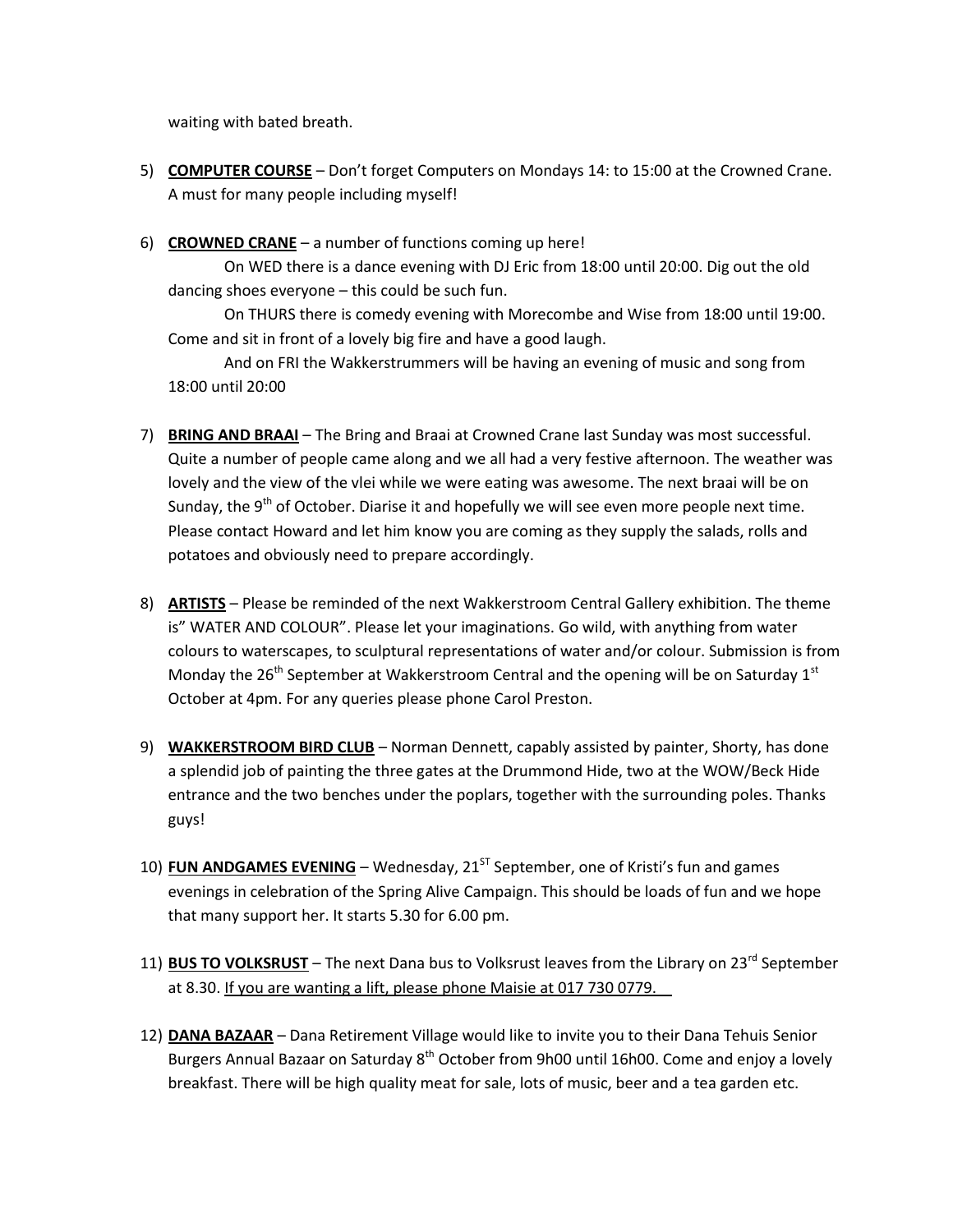- 13) **SPRING LUNCH AT DANA** What a successful lunch! The Dana Dienssentrum was full the atmosphere was happy and the food was divine. What a lovely way to start off spring. I hope it went a long way to raising funds for beds in Dana frail care.
- 14) **THANK YOU** a) Wakkerstroom Interest Group Thank you to these guys and the Fighting with Fire members for cleaning up the remaining wreckage and bits from the vlei after the horrific accident a couple of Sunday evenings ago. There was a lot of wreckage lying in the vlei and it was unsightly. They removed two trailer loads of rubbish.

B) Thank you to the WAG members for all their love and care for the dogs of Wakkersroom and e Sizameleni. I spent a morning a while back with Bronwen and I was amazed how many dogs they watch over and ensure that these dogs have water and are being fed. The dogs recognized Bronwen's vehicle and all came out happily to greet us.

C) And last but not least, thank you to a very special lady at the local municipal offices. I personally have always found Lesley welcoming, helpful and cheerful. She goes the extra mile which is really appreciated by the villagers of Wakkerstroom.

- 15) **THE LIBRARY -** Good news! Starting on Friday, the interior of the Library is being refurbished. Don't know how long it will take, but it definitely is a step in the right direction.
- 16) **WAKKERSTROOM GENERAL** -You should try this little shop in Engelbrecht Street. Ibrahim and Fatima have a wide range of everyday supplies at competitive prices, ranging from fabric, wool fishing supplies and general groceries. I even found paraffin lamps and handbags! Their children are fifth generation Wakkerstroomers and the shop has been around for over 100 years.
- 17) **CRAZY FLINTSTONES** We are getting a new and exciting business venture in Wakkerstroom. Gary Lavarack is building and opening the Crazy Flintstones between The Bistro and the Mucky Duck. It is going to be a beer garden with a play area for children. He is going to be encouraging bikers every weekend to Wakkerstroom and will have camping facilities for the bikers as well. The children's play area sounds very adventurous – with water slides and putt-putt involving hitting the ball with knob-kieries to follow through with the Flintstones theme. I think we will all be following this venture with great interest. It's always nice when someone comes up with new ideas to get people into Wakkerstroom!
- 18) **SNOW** My first Wakkerstroom snow! Awesome pity it's so cold!!
- 19) **CITIZEN SCIENTIST DAY** This was a great success with excellent attendance. We were treated to a variety of expertise by people who enjoy sharing it freely and answering any questions. The ringing exercise, despite the cold and rain, went very well with something like 150 birds being measured and ringed. Many thanks to Peter Greaves for coordinating the day and especially the ladies who sumptuously fed the inner birder.